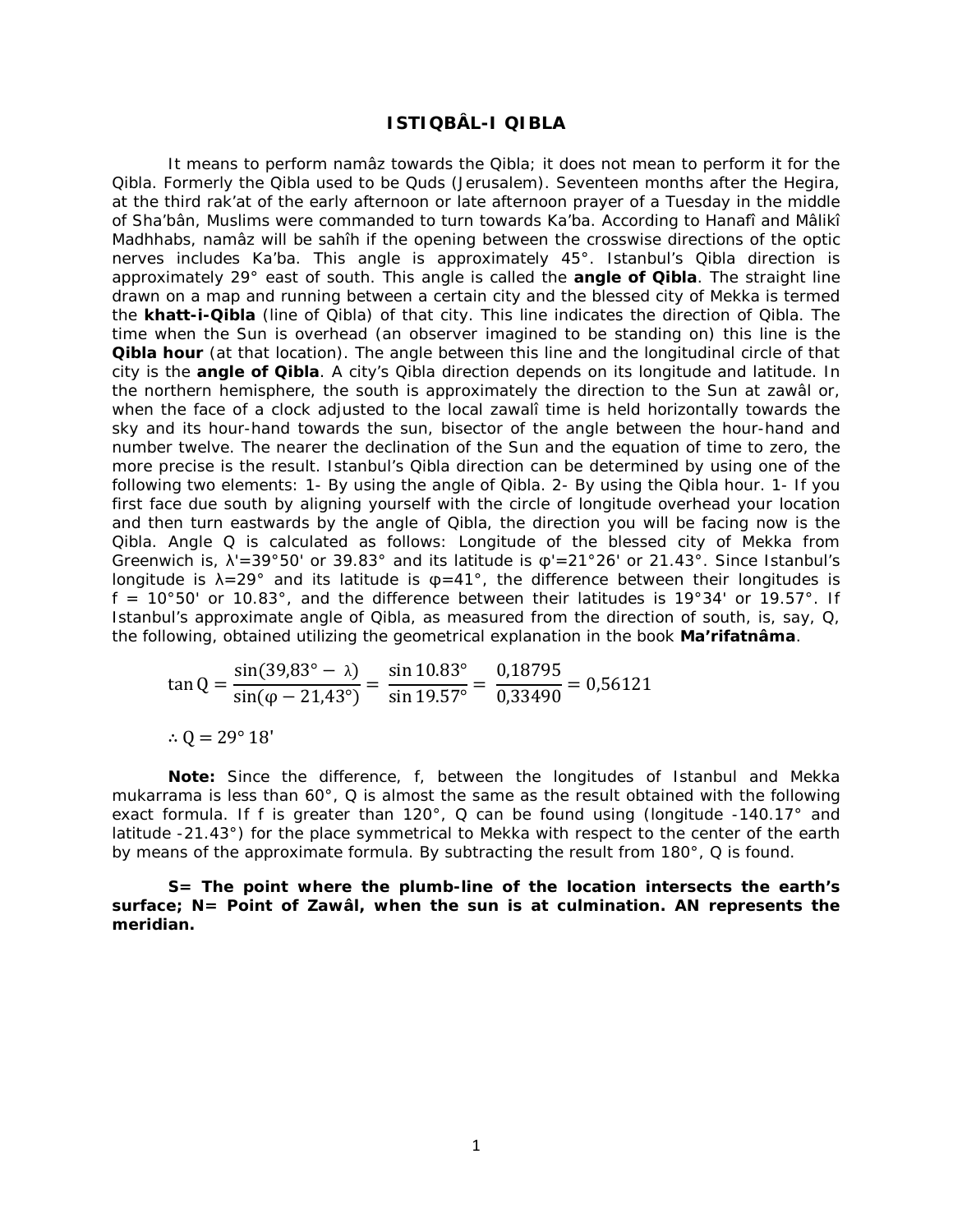

The following formula based on the spherical triangle yields the exact angle of Qibla.

$$
\tan Q = \frac{\sin\left(\frac{39,83^\circ - \lambda\right)}{\cos(39,83^\circ - \lambda)\cdot \sin\varphi - 0.3925\cdot \cos\varphi}
$$

where  $\lambda$  and  $\varphi$  are the longitude and latitude, respectively, of the location for which Q is to be found. The sign of  $\lambda$  is (+) in the east, and (-) in the west of Greenwich (London).  $\varphi$  is (+) in the northern hemisphere, and (-) in the southern hemisphere. The Q found is the angle between the two directions from that location, one to the south and the other to the qibla (Mekka).

To find the direction of Qibla, we turn Q degrees from the geographical south of the earth divided into two regions by the great circle passing through Mekka ( $\lambda$ '= 39.83°) and through its symmetrical point (-140.17°), to the west at locations to the east of the Qibla and vice versa at locations to its west. The Q found with this formula should have a  $(+)$  sign for the eastern regions and (-) sign for the western regions. In case of opposite results, the angle of Qibla is found by adding  $(+ 180^{\circ})$  or  $(-180^{\circ})$ . For example, for Karachi with  $\lambda$ =67°, *φ*=25°, the following keys are depressed on a CASIO calculator:

 $39.83-67 = \cos x 25 \sin - 25 \cos x 0.3925 = \text{Min } 39.83 - 67 = \sin \div \text{MR} = \text{INV } \tan$ Hence Q is obtained as -87° 27' for Karachi.

Q for is Istanbul +28 $^{\circ}$  21', (which may be rounded up to +29 $^{\circ}$ .)

In the following, some Q values calculated by the exact and (approximate) formulas are given. The last three values are obtained by the symmetrical approach:

Munich : 50° (47°) Tokyo : 113° (130°)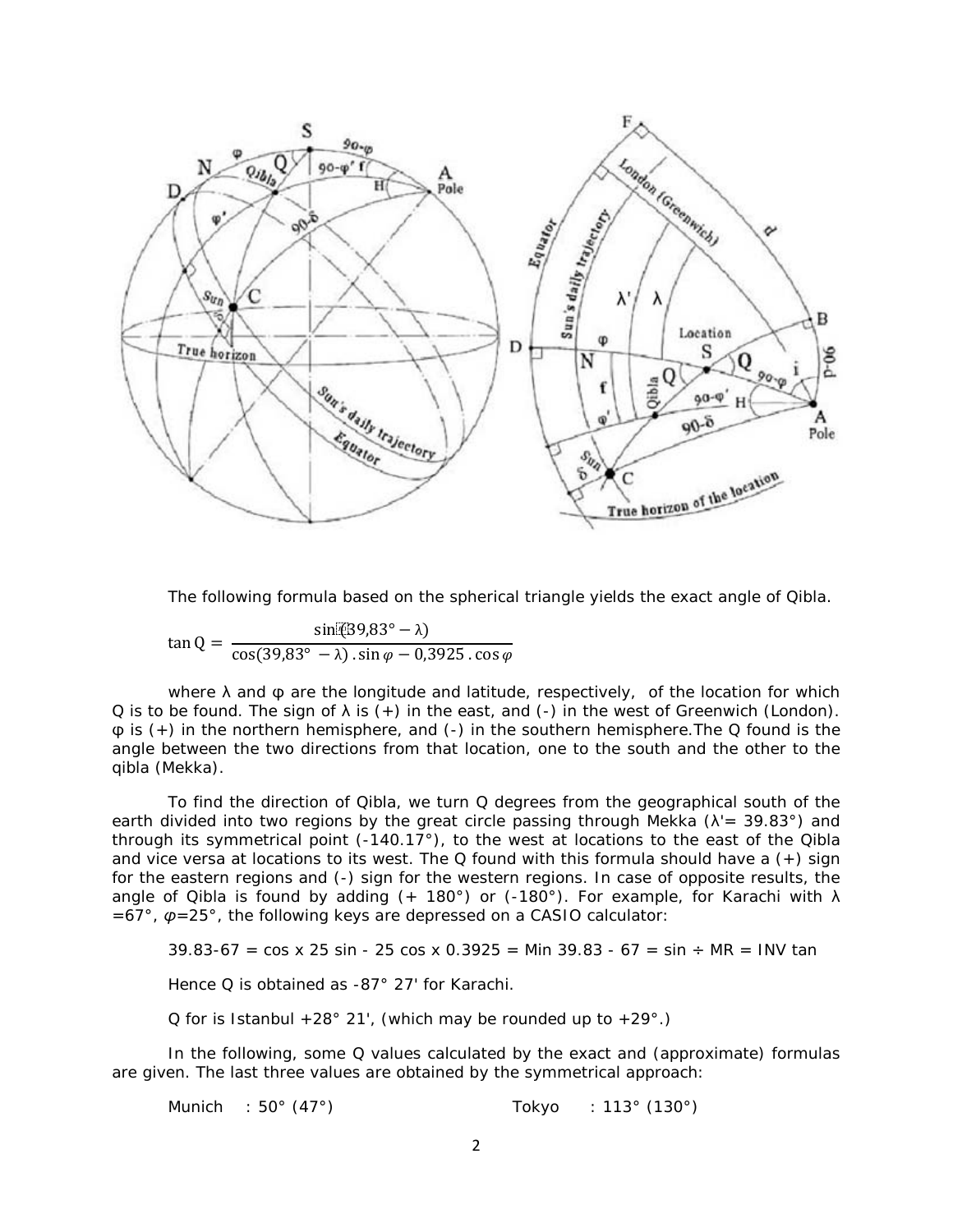| London : $61^{\circ}$ (52 $^{\circ}$ ) | New York: $122^{\circ}$ (134°) |
|----------------------------------------|--------------------------------|
| Basel : 56° (50°)                      | Kumasi : 115° (125°)           |
| Frankfurt : $52^{\circ}$ (47°)         |                                |

2 - Finding the Qibla direction in Istanbul by way of the city's Qibla hour in the figure on the right hand side of the previous page, the point B is the point at which the Qibla direction CS is perpendicular to a declination circle or meridian AB. In the right angled spherical triangle ABS, using the Napier equations, cos (90°- $\varphi$ ) = cot i x cot Q, and as tan A x cot A=1, sin  $\varphi$  = (1/tan i) x (1/tan Q). Hence, tan i = 1 / (sin  $\varphi$  x tan Q). For example, on February 2, if the keys E/C 1  $\div$  41 sin $\div$  28.21  $\circ$   $\leftrightarrow$  tan = arc tan are depressed, we obtain  $i=70.5^\circ$ . The equation  $i=70.5^\circ$  is constant for Istanbul. In the right angled spherical triangle ABC,  $cos(i+H) = tan δ x cot d$ . In the triangle ABS, cos i = tan *φ* x cot d and, therefore, cot d = cos i / tan  $\varphi$ , and hence, cos(i+H) = tan  $\delta$  x cos i ÷ tan  $\varphi$ . Keying in E/C 16.58  $\overrightarrow{0}$ ,  $\rightarrow$   $\rightarrow$   $\rightarrow$   $\rightarrow$  tan x 70.5 cos ÷ 41 tan=arc cos -70.5= ÷ 15=  $\rightarrow$  0.5. the hour angle H, i.e., the arc CN, is obtained as 1 hour 45 minutes. Kadûsî notes in his annotation to Rub'-idâira: "The cursor set (for the date), when moved to the line of qibla, the complement of the angle indicated by the string on the arc of altitude is the supplement of the hour angle of İstanbul's time of Qibla. When it is divided by 15, the result is the hour angle H." The daily standard **time of Qibla** at which the Sun is on the direction of Qibla of a given location can be calculated by subtracting from 12:00 hours the time corresponding to the hour angle and combining the result with the Equation of Time and the difference of longitude from the Standard Meridian. In the example given above, (the standard time of Qibla) is 10 hr 33 min. The adhânî Qibla time is calculated to be 5 hr 6 min by subtracting the time corresponding to the hour angle and one Temkin from the time of dhuhr-i-adhânî (the adhânî time for early afternoon prayer). If you turn to the Sun at this time, you will face the Qibla. If the Qibla is to the east of the south, the Sun is also in the east, the time is before noon, and the H in the time equation will have a (-) sign.  $\delta$ =the sun's declination. When  $\delta$  =  $\varphi$ ' (of Mekka) = 21.43°, the Sun will be exactly overhead the Ka'ba, which takes place twice a year. Anyone who turns towards the Sun at this time, (at the time of Qibla, that is,) regardless of their location worldover, will at the same time have turned in the direction of the Qibla.

Ahmed Ziyâ Begh found  $Q=29^\circ$  for Istanbul by taking somewhat higher values for the longitudes and latitudes and using tables of logarithms of trigonometric functions. The mihrâb of the mosque at the Kandilli quay in Istanbul was calculated by him in this way during the restoration of the mosque.

By turning approximately thirty-one degrees eastward from the direction of south found by a compass, Qibla will be faced in Istanbul. However, the needle of a compass points to magnetic poles, which, in fact, are not the poles of the Earth's axis. And the locations of magnetic poles change in the course of time. They complete one rotation around true poles in a period of some six hundred years. The angle between the magnetic direction and the true polar direction is called the **magnetic declination**. Every location has a different angle of declination. There are populated areas where the needle of the compass even deviates  $30^{\circ}$  from the south to the east  $(+)$  or to the west  $(-)$ . And a place's angle of declination changes yearly. Then, if the direction **of Qibla** is found with a compass, the angle of magnetic declination has to be added to or subtracted from the angle of Qibla. Istanbul's angle of magnetic declination is approximately +3°. When we turn eastward for  $28^\circ$  +3°=31° from the south direction found with a compass in Istanbul, we will face the Qibla.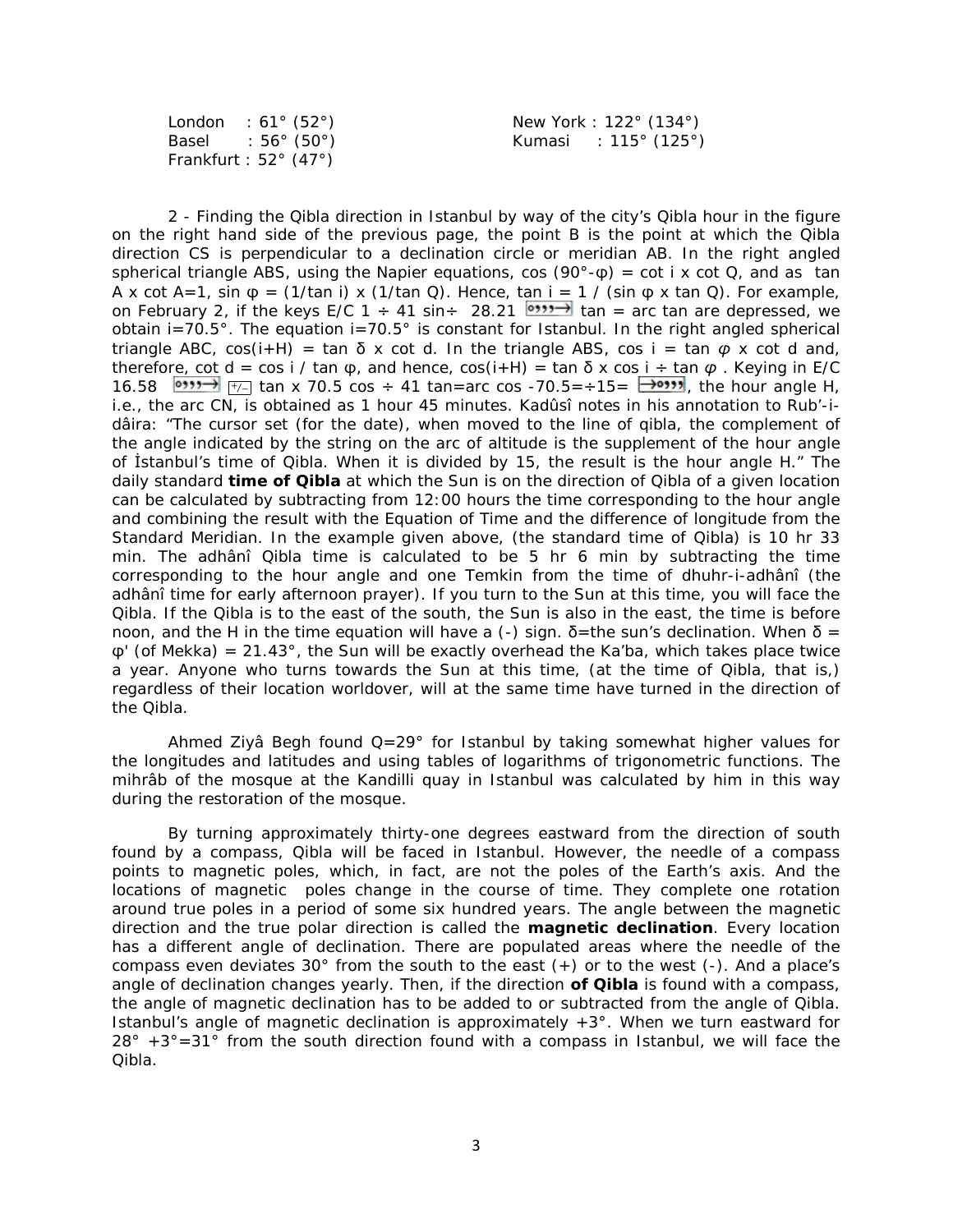If the south direction is found with the help of the Pole-Star or with a clock or by means of the **meridian line** drawn on the ground, it is not necessary to add the angle of declination to the angle of Qibla. The direction of Qibla is found by turning 29° eastward (from south) in Istanbul. For doing this you place your clock (or watch) on a table horizontally and turn the figure 6 towards south. When the minute-hand is moved to the position over 5 it points to the Qibla.

It is permissible, even when performing a namâz that is fard, to deviate from the direction of Qibla when there is the fear of illness, enemy or thieves, or by mistake, but it is a must to turn towards the Qibla when performing it on a ship or train.

A musâfir travelling on a ship or train must begin the fard namâz standing towards the Qibla and put a compass somewhere near the place he will prostrate. He must turn towards the Qibla as the ship or train changes direction. Or someone else should make him turn right or left. If his chest deviates from the Qibla when performing the namâz, his namâz becomes nullified. For a ship or a train is like one's own home. It is not like an animal. Since the fard namâz of those who cannot turn toward the Qibla on buses, on trains, on ships when the sea is rough will not be acceptable, they can imitate Shâfi'î Madhhab as long as they travel, and perform the late afternoon prayer together with the early afternoon prayer and the night prayer together with the evening prayer, one immediately after the other. Likewise, if a person in Hanafî Madhhab will not be able to turn towards the Qibla on the way after starting the journey, he must perform the late afternoon prayer immediately after performing the early afternoon prayer at the time of the early afternoon prayer when they halt somewhere for some time during the day, and perform the evening prayer and the night prayer together at the time of the night prayer when they halt somewhere during the night, and when intending to start each of those four prayers he must intend, that is, pass through his heart the thought: "I am performing it by imitating Shâfi'î Madhhab." According to Shâfi'î and Mâlikî Madhhabs, when a travelling person goes to his hometown or to a place where he intends to stay more than three days excluding the days when he enters and goes out of the city, or when he stays more than eighteen days at a place where he went for some business which he thought would take him less than four days, he becomes muqîm (settled). As he leaves the place he will not become safarî unless he intends to travel to a place at a distance of not less than 80 km. Hadrat Ibni Hajar-i Makkî states in his book **Fatâwâ-i Fiqhiyya:** "If a travelling (safarî) person postpones his early afternoon prayer in order to perform it together with his late afternoon prayer but becomes muqîm (settled) after the time for early afternoon prayer is over before he performs his early afternoon prayer, he makes qadâ of his early afternoon prayer (performs it) first. He does not become sinful for having postponed his early afternoon prayer until its time is over. Anyone who imitates Mâlikî or Shâfi'î Madhhab because he has a crowned or filled tooth in his mouth, must not make qasr (shorten) the fard prayers where he stays more than three and less than fifteen days; he must perform all four rak'ats of those prayers. Otherwise, his fard prayers which he performs as two rak'ats will not be sahîh according to the Mâlikî and Shâfi'î Madhhabs. If he prays four rak'ats, it is sahîh, although it is makrûh in the Hanafî. Similarly, one's namâz is sahîh (valid) according to Mâlikî Madhhab if one's skin comes in contact with that of a nâmahram woman or if one's ablution (wudu') is broken during namâz. As is written in the final paragraph of the fourth chapter, this person cannot combine (perform by jem') his prayers where he stays as safarî (traveller) unless there is a haraj.

Although it is not permissible to determine the beginning of Ramadân-i sherîf beforehand by using calendars or by calculation, it is permissible to find the direction of the Qibla by calculation, pole star [compass], etc. or to ascertain the prayer times by using a calendar prepared by astronomical calculations. For, though they will not be found out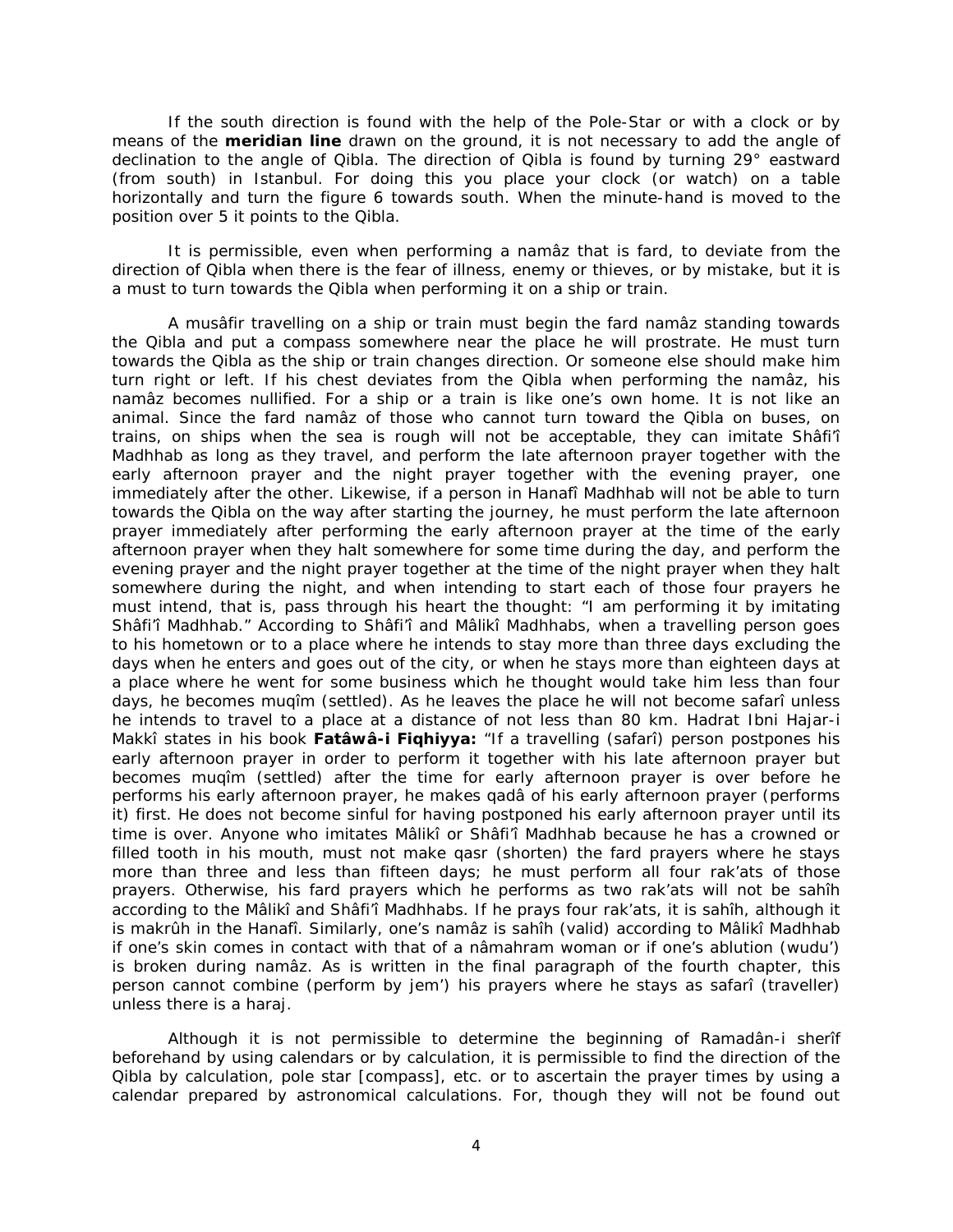accurately by sole calculation or instrumental observation and analysis, they will be guessed strongly. Finding out the Qibla or prayer times by strong conviction is permissible.

At places where there is no mihrâb and where the Qibla cannot be found by calculation or with the help of the Pole-Star [a compass], true Muslims who know which direction the Qibla is must be consulted. We should not ask disbelievers, fâsiqs, or children. Disbelievers and fâsiqs can be believed in mu'amalât (business transactions and social dealings), but not in diyânât [worships]. When you have no one with you who knows about the Qibla, you need not look for one. You must search for it yourself and then perform namâz towards the direction you have decided to be the Qibla. If later you find out that it was the wrong direction you do not have to perform the namâz again.

The Qibla is not the building of Ka'ba; it is its building plot. That is, that space from the Earth to the 'Arsh is the Qibla. For this reason, a person who is down in a well, [under the sea], on top of a high mountain [or on a plane] can perform namâz in that direction. [For being a hadji a Muslim visits not the building of Ka'ba but its building plot. He who visits another place cannot become a hadji].

Hadrat Ibni Hajar-i Makkî says in his book **Fatâwâ-i-fiqhiyya:** "It is not permissible to change today's shape of the building of Ka'ba. It is harâm. Today's building was constructed by Hajjâj. When the Khalîfa Hârûn-ur-Rashîd wanted to have it changed in order to put it in the right shape given by Abdullah Ibni Zubayr, Imâm-i Mâlik 'rahmatullâhi ta'âlâ 'alaih' dissuaded him, saying, "If from now on anybody changes it, it is wâjib for us to demolish the changes, provided we will not cause fitna or give damage to the original building. Otherwise it is not wâjib."

If you are ill or when there is the danger that your belongings may be stolen or it may cause the ship you are on board to sink or if there is the danger of a wild animal or of being seen by the enemy or if you will not be able to mount your animal without help in case you get down from it or if your companions will not wait for you in case you make your animal stand towards the Qibla, you combine (jem') two salâts. If jem' is impossible, you perform even the fard namâz standing toward any direction you can manage, and do not perform it again later. For, you have not caused these excuses yourself, but they have happened willy-nilly. If a person who does not know the direction of Qibla performs namâz without looking at the mihrâb or asking someone who knows or trying to find out, his namâz will not be accepted even if he has found the Qibla by chance. But if he finds out after the namâz that he has found the right direction it will be accepted. If he finds it out during the namâz it will not be accepted. If he has inquired for the Qibla but has not performed the namâz in the direction which he has decided to be right, he has to perform it again even if he understands that he has found the right direction by chance. Likewise, a person who performs namâz though he thinks that he does not have an ablution, that his clothes are najs, or that it is not prayer time yet, and who finds out later that his thought has not been correct, performs the namâz again.

[To determine the direction of Qibla, a rod is erected at a place taking sunlight. Or a key or piece of stone is tied to the end of a piece of string and let to hang loosely. At (the time of Qibla) read on the daily calendar, the shadow of the rod or the string shows the direction of Qibla, as the Sun is overhead the direction of Qibla. The Sun is on the Qibla side of the shadow.]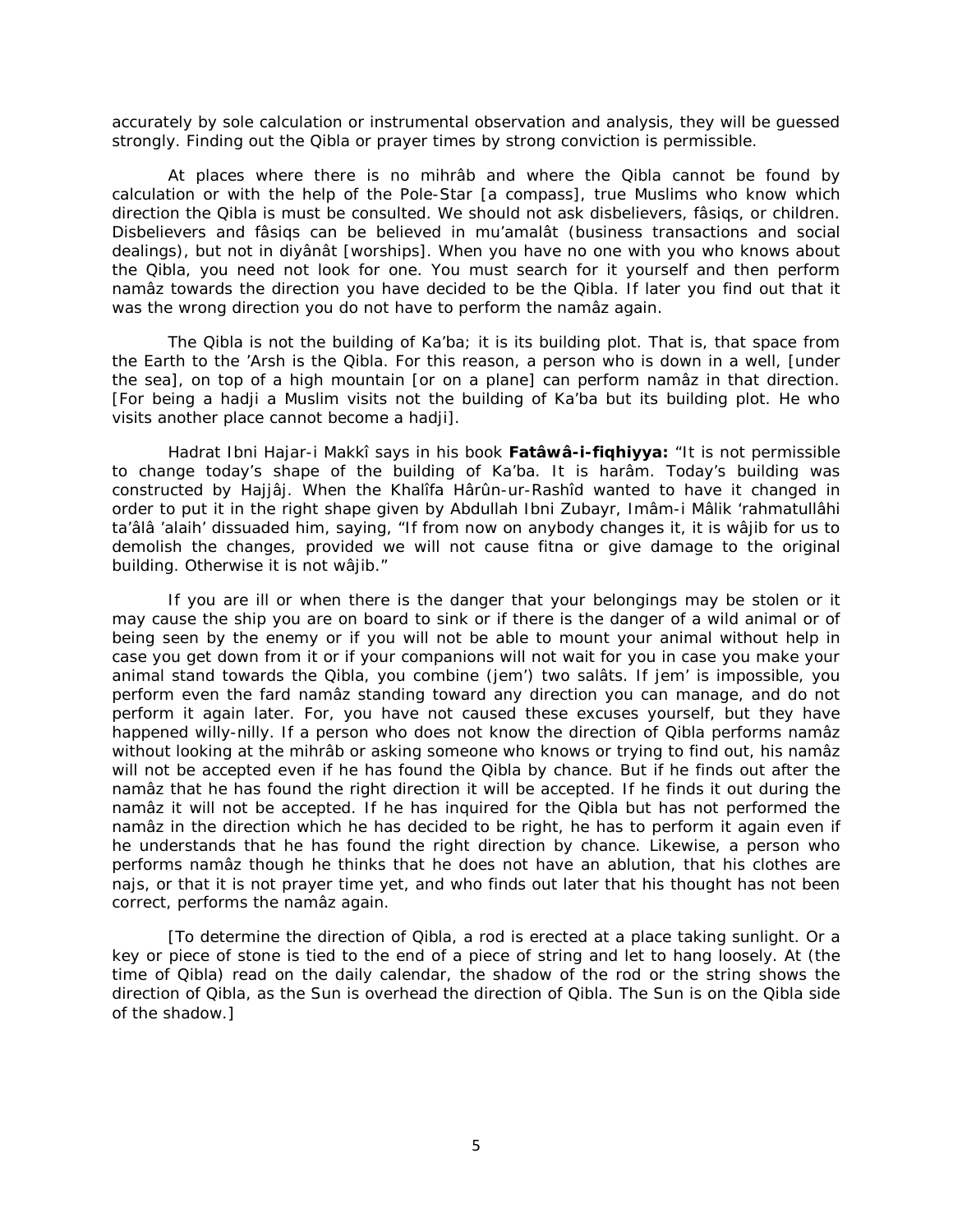**Thy love has infatuated me; O my Allah, I love Thee! Thy love is so sweet, really; O my Allah, I love Thee!**

**Neither wealth pleaseth me, Nor do I worry about property. Thy love, alone, makes me happy; O my Allah, I love Thee!**

**Thou hast commanded us to pray, And advised to keep in the right way. Thine blessings to enjoy in endless way. O my Allah, I love Thee!**

**The nafs I have is so teacherous; Poor me, with this being so lecherous! I've found the real delight, so gorgeous: O my Allah, I love Thee!**

**Doing the prayers properly, And also earning the worldly, Is what I do daily and nightly. O my Allah, I love Thee!**

**Love is not only words, O Hilmi! Thy Allah commandeth drudgery; Let your manners testify to thee; O my Allah, I love Thee!**

**Islam's enemies are so many, Attacking the religion insidiously; How could one ever sit idly! O my Allah, I love Thee!**

**A lover simply will not sit lazily, Lest his darling should be hurt slightly. Silence the enemy, and then say honestly: O my Allah, I love Thee!**